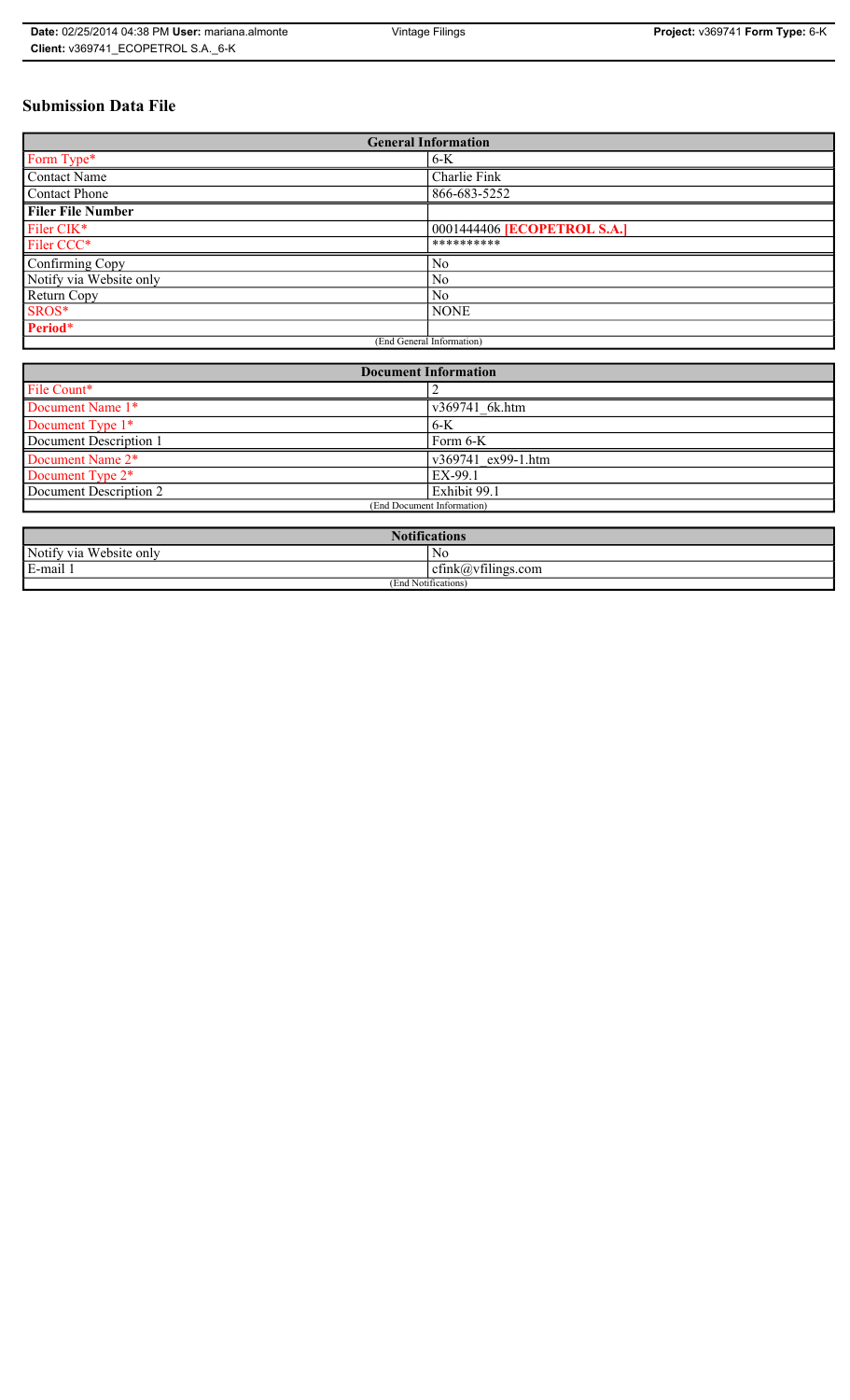### **SECURITIES AND EXCHANGE COMMISSION Washington, D.C. 20549**

### **FORM 6-K REPORT OF FOREIGN PRIVATE ISSUER PURSUANT TO RULE 13a-16 OR 15d-16 OF THE SECURITIES EXCHANGE ACT OF 1934**

February, 2014

Commission File Number: 333-153452

**ECOPETROL S.A.**

*(Exact name of registrant as specified in its Charter)*

Carrera 7 No. 37 – 69 BOGOTA – COLOMBIA *(Address of registrant's principal executive offices)*

Indicate by check mark whether the registrant files or will file annual reports under cover Form 20-F or Form 40-F.

Form 20-F  $\boxtimes$  Form 40-F  $\Box$ 

Indicate by check mark if the registrant is submitting the Form 6-K in paper as permitted by Regulation S-T Rule 101(b)(1):

 $Yes$   $\Box$  No  $X$ 

Indicate by check mark if the registrant is submitting the Form 6-K in paper as permitted by Regulation S-T Rule 101(b)(7):

 $Yes$   $\Box$  No  $X$ 

Indicate by check mark whether by furnishing the information contained in this Form, the registrant is also thereby furnishing the information to the Commission pursuant to Rule 12g3-2(b) under the Securities Exchange Act of 1934.

 $Yes$   $\Box$  No  $X$ 

If "Yes" is marked, indicate below the file number assigned to the registrant in connection with Rule 12g3-2(b): 82- N/A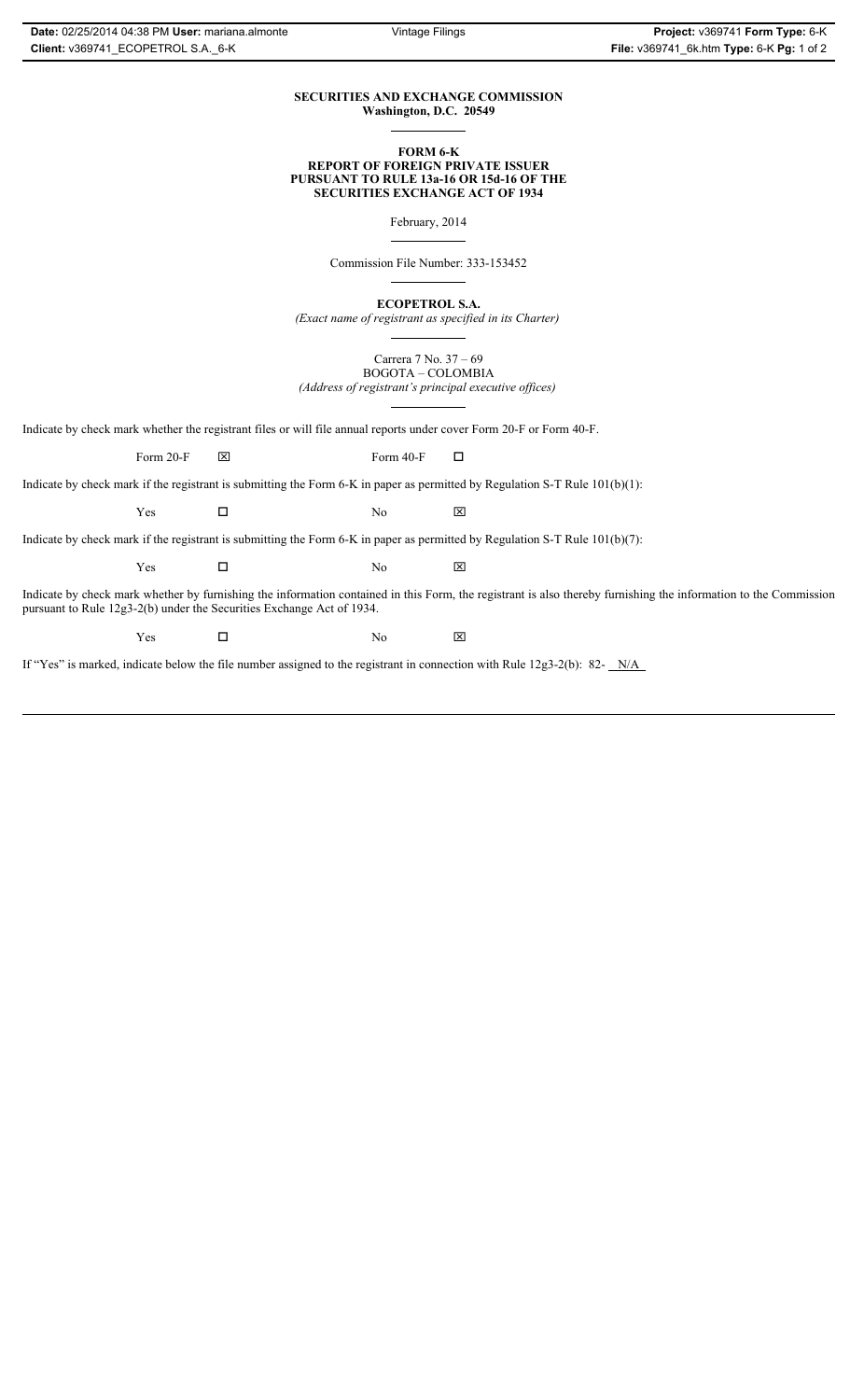# **SIGNATURE**

Pursuant to the requirements of the Securities Exchange Act of 1934, the Registrant has duly caused this report to be signed on its behalf by the undersigned, thereto duly authorized.

Date: February 25, 2014

Ecopetrol S.A.

By: /s/ Magda Manosalva Name: Magda Manosalva Title: Chief Financial Officer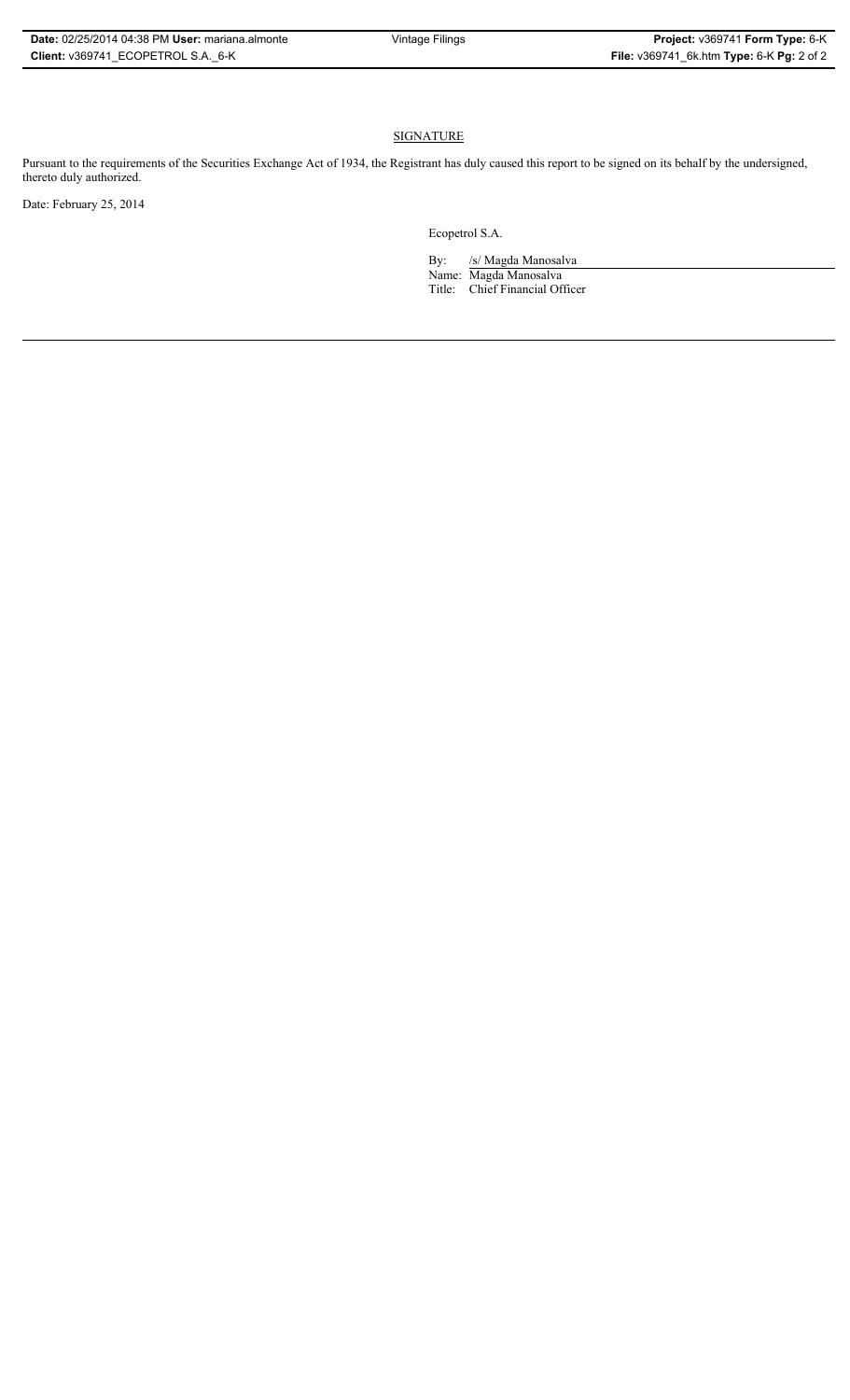## **Ecopetrol's Proven Reserves Reach 1,972 Million Barrels Equivalent**

- The reserve replacement ratio was 139%. For each barrel produced, the company added 1.39 barrels to its reserves.
- In the past five years, Ecopetrol has increased reserves by 74%.
- x **The average life of Ecopetrol's reserves remained constant at 8.1 years.**
- Of the outstanding balance, 72.7% is crude and 27.3% is gas.

Ecopetrol S.A. (BVC: ECOPETROL; NYSE: EC; TSX: ECP) announced today its proven reserves (1P, according to the international designation) of crude oil, condensate and natural gas owned by the company, including its interest in affiliates and subsidiaries, as of December 31, 2013.

Reserves were calculated based on U.S. Securities and Exchange Commission (SEC) standards and methodology and 99% were audited by three different specialized independent companies (Gaffney, Cline & Associates, Ryder Scott Company and DeGolyer and MacNaughton).

Proven net hydrocarbon reserves owned by Ecopetrol, including its interest in affiliates and subsidiaries, at the close of 2013 were 1,972 million barrels of oil equivalent (mmboe), a 5.1% increase compared to the 1,877 mmboe in 2012 and the highest ever in the company's history. In the past five years (2008-2013), Ecopetrol has increased its net reserves by 74%.

In 2013, Ecopetrol added 340 mmboe to its proven reserves, an increase over the 252 mmboe reported in 2012. Production for the year 2013 was 245 mmboe.

The reserve replacement ratio in 2013 was 139%, up from the 109% reported in 2012. This means that for each barrel of oil equivalent produced in 2013, Ecopetrol added 1.39 barrels to its proven reserves. The reserves/production ratio (average life of reserves) remained constant at 8.1 years.

The increase in proven reserves is mainly the product of revisions at existing fields, including the contribution of projects featuring improved recovery and exploratory results.

The fields making the highest contributions to volumes were Castilla, Cupiagua and Yarigui, operated by Ecopetrol, as well as the commercial viabilities fields Akacias and Caño Sur. With respect to operations in partnership with other companies, the contributions of the Rubiales and Quifa fields were the most significant.